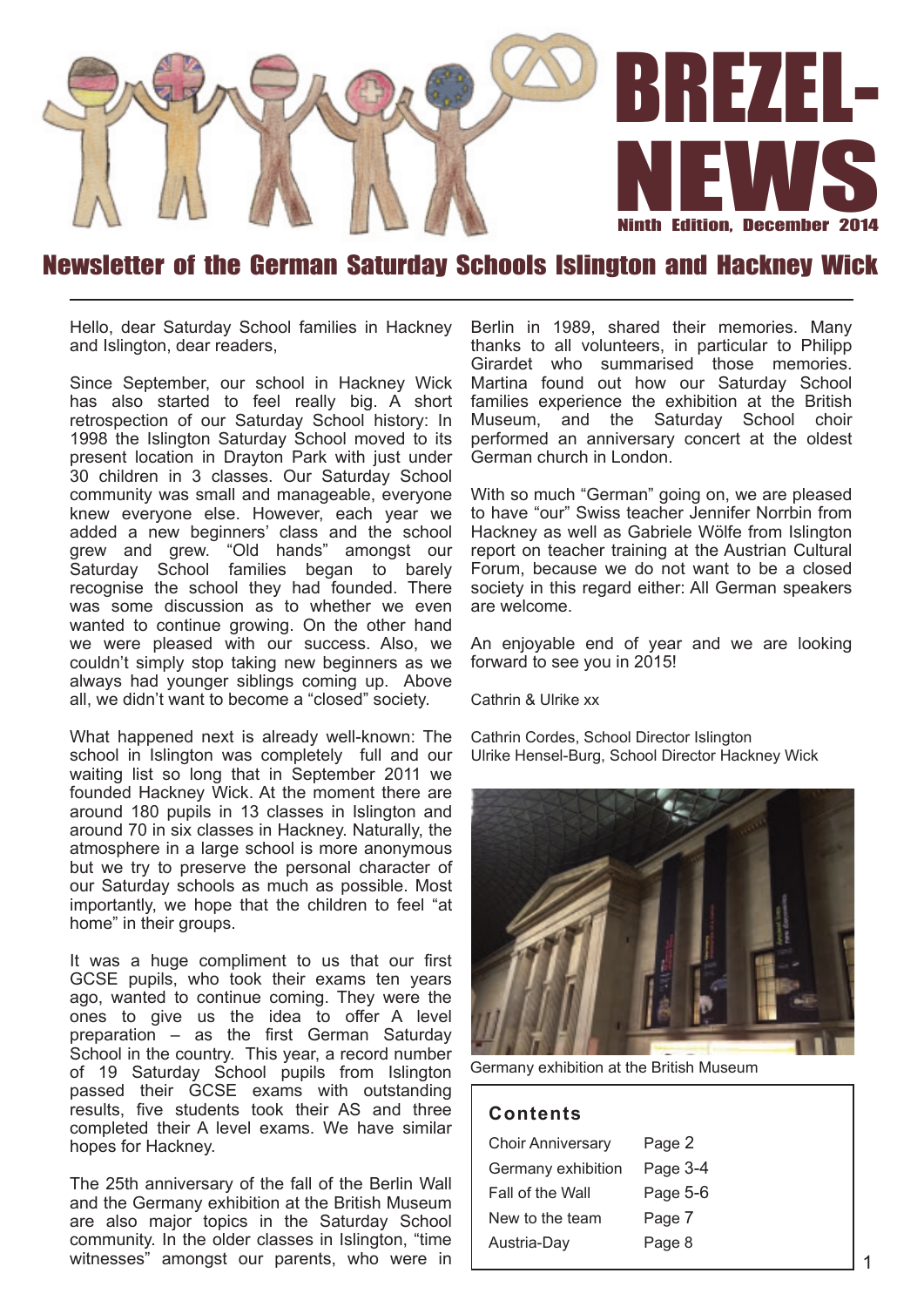### **Meistersingers on the Trail of German Immigration** 10-year anniversary concert at the oldest German church in Great Britain

Our Saturday School choir celebrates its 10th birthday this year. "Why don't we try singing?" On a Saturday in the autumn of 2004, about a dozen parents translated into action the idea to use their children's lesson time more productively. Under the musical direction of Hildegard Maier, the "Islington Meistersingers" have been singing enthusiastically ever since. Every Saturday, they sing during the second lesson and also meet for private "evening rehearsals". The name is an ironic reference to the famous Wagner opera and "our" choir's repertoire ranges from seasonal songs, Christmas carols, barbershop music and madrigals to Bach chorales.

On November 15th, the Meistersingers celebrated their anniversary with a concert at the oldest surviving German church in Great Britain. St. George's German Lutheran Church first opened 1763 in East London. In the 16th and 17th centuries many German immigrants came to London, predominantly Protestants on the run from repressive measures. By 1700 there were already several German churches in London, and in the first half of the 18th century, religious immigrants were bolstered by the arrival of the Royal Family of Hannover 300 years ago. However, the German community in Whitechapel was mostly based on economic migration. The sugar refining in London, which was first developed in German Hanseatic cities, remained in German ownership for many generations.

In those days, the number of Germans arriving was so great that a neighbouring building was taken over and converted into a school building by the foundation of "German and English Schools", which existed in this neighbourhood from 1765 until 1917. Even today an inscription on the building aptly commemorates these predecessors of our modern day Saturday Schools: "St. George's German and English Schools Supported by Voluntary Contributions" can be seen written on the frieze outside.

Back to the music: The church organ, too, is German and was built in 1866 by the famous organ builder E.F. Walcker. The anniversary concert was opened by organist Tim Roe who played, amongst others, works by Händel, Bach and Mendelssohn on the historic organ. Then, the Meistersingers entertained with a repertoire of songs on the topic of "Wine, Women and Song" and rang in the Christmas season in the second half of their concert: A contemplative afternoon of German history and German music in East London.

There was, of course, a celebration with sparkling wine, too. And in honour of the anniversary, the choir has recorded its first CD. They started recording more than a year ago and of course the CD also features their favourite "capricious trout". Many congratulations, Meistersingers!

By Cathrin Cordes

The Meistersingers after their concert

# **Saturday School Dates**

**13th December** last day at school & Christmas

**10th January** first Saturday school in the New Year

**14th and 21st February** Half-Term Holiday

**14th February** VDSS teacher training

Editor: Martina Köpcke Layout: Maugan Hague<br>
Email: islington@sams Email: islington@samstagsschule.co.uk; hackney@samstagsschule.co.uk www.samstagsschule.co.uk

"Deutsche Samstagsschule Islington", "German Saturday School Islington", "Deutsche Samstagsschule Hackney Wick", and "German Saturday School Hackney Wick" are the trading names of The German Saturday School

A non-profit company limited by guarantee, registered in England and Wales No. 7487272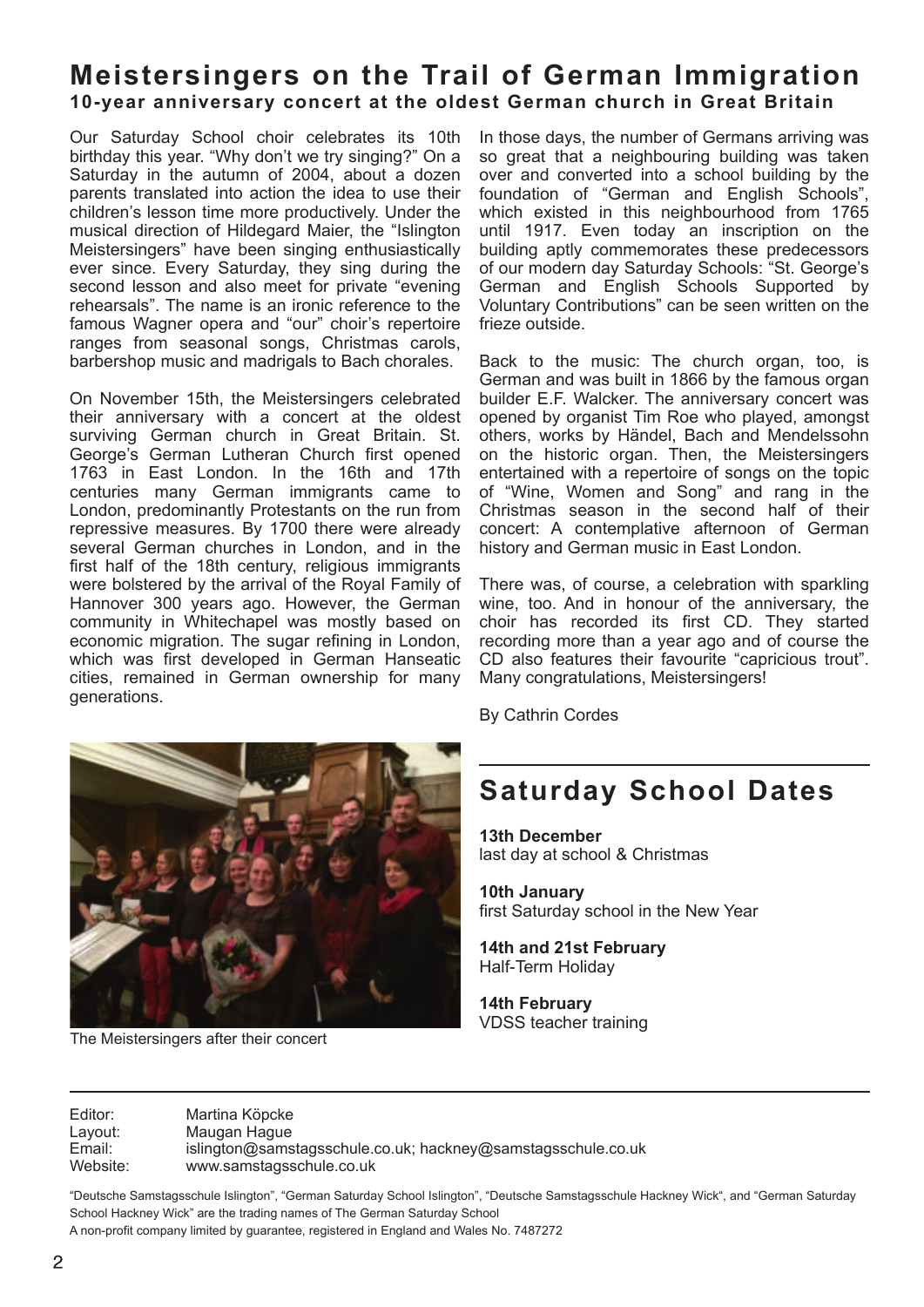# **Which exhibit did you like best?**

### **Saturday School responses to the Germany exhibition at the British Museum**

The British Museum is marking the 25th anniversary of the fall of the Berlin wall with an exhibition. The exhibition "Germany – Memories of a Nation" shows Germany in a new, more positive light and gives an overview of 600 years of German history.

There is a tendency in Great Britain to reduce German history to the twelve years of the Nazi period. The new exhibition is something of an educational project and introduces visitors to aspects of German history that will have been unfamiliar to them until now. The man behind the show is museum director Neil MacGregor, a Scottish art historian, who has been interested in Germany since his youth and has also studied German. He wanted to change and adjust Britain's image of Germany, to give his countrymen some food for thought, so MacGregor.

The 200 objects at the British Museum seem like a pick'n'mix collection that stretches from Luther bibles to the VW beetle. However, all exhibits are of historical importance or help illustrate German mentality. It's recommended to make use of the audio guide. It's even better to listen to in advance the altogether 30 15-minute radio broadcasts that were produced to accompany the exhibition and that illuminate the context.

We German visitors naturally experience the exhibition in a different way to non-Germans, as German history and many of the exhibited objects are more familiar and recognisable to us. But we too experience moments of surprise, astonishment and occasionally emotion – while visiting the show or listening to the podcasts.

With her question about which exhibit we had liked the most, Libby, our Saturday School teacher in Hackney Wick, gave us the idea to examine our Saturday School parents' feedback to the show. Many have already visited the exhibition and have given an overall positive response. My survey revealed that by far the most popular exhibits were the Gutenberg and Luther bibles, the Bauhaus furniture and the enormous rhino made from Meissen porcelain. Other favourites included a broad range of objects, many of which had personal meaning for those questioned.

The Gutenberg bible had many fans, for example Petra: "Because you rarely see something like this. Also, it was presented in a beautiful way." Carlos found it fascinating that within 50 years of Gutenberg inventing the printing press in around 1450, more than 30 000 books had been printed in 350 cities. "I find it simply astounding what was being produced at that time", says Uli. "Also, I was

quite impressed with the photo near the entrance. The photo shows a border soldier. The soldier's facial expression… what was happening then was simply incomprehensible to him. I really liked that." Tanja's favourite exhibit was the Gutenberg bible, too. "Because it was one of the first bibles", she says, "and because it was so beautifully placed. I also very much liked the Bauhaus exhibits, especially the cradle. That part of the exhibition could have been bigger." Kirsten agrees: "I liked the Bauhaus cradle and the tea set best of all. I found them surprisingly modern for their time." "The Bauhaus furniture was my favourite part of the show", asserts Philipp. "That was very interesting because I didn't expect this furniture to appear as some of the highlights of German culture."



Anton admires World Cup memorabilia at the British Museum

"The exhibition was very good as it presented a relatively objective view of Germany", says Sabine. "My favourite exhibit was the model of the Friedrichstraße station. It has a personal connotation because I visited Berlin as a 13-yearold on a school trip and I remember the station very well. Also I really liked Ernst Barlach's "hovering angel". This suspended bronze figure was a pacifist war monument, created by the artist in 1927. Barlach was part of the expressionist movement and under the Nazis his sculptures were removed from everywhere." The hovering angel was cast again from the original mould in 1953. Apropos connotations: As a teenager Libby learnt the Goethe poem "Prometheus" off by heart. The line "Shroud your heaven, Zeus, with cloudy vapours" was her favourite, as was Tischbein's painting of Goethe, complete with dark clouds: "The fact that one leg was a bit longer than it should have been has only added to the attraction of the painting." Also, Libby enthused about the bible with Luther's very own signature and the hat which none less than Napoleon had actually worn on his head.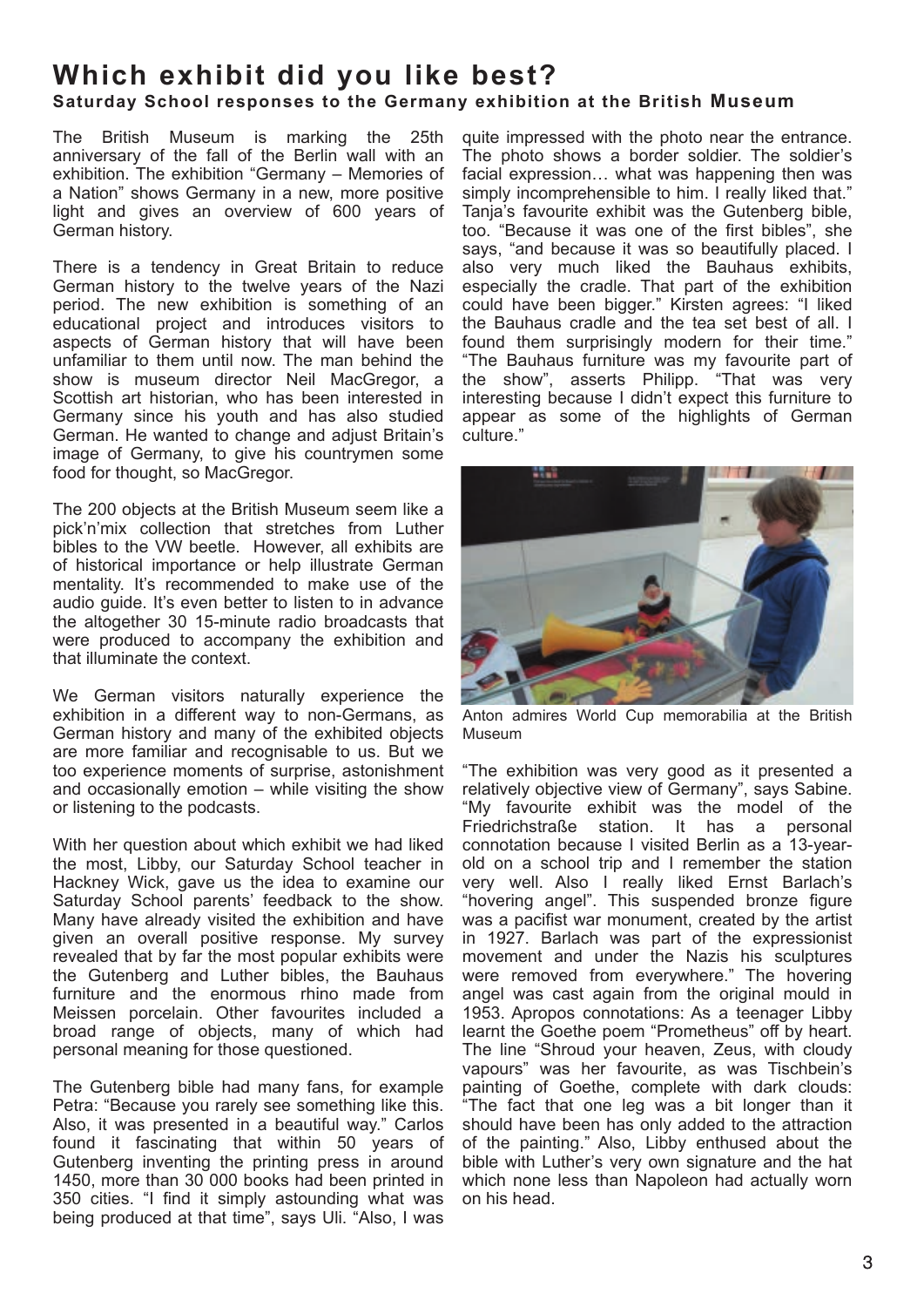A difficult aspect of the exhibition was the representation of the Holocaust. "On show was a replica of Buchenwald concentration camp's iron gate with the words "To each their due"", says Saturday School mum Nina. "I was very impressed by that, because I found out something I hadn't known before: The gate was the work of a former Bauhaus student (Franz Erlich). Under the Nazis the Bauhaus was classified as "degenerate art". I just found that contradiction very interesting."

Like many others, Kathryn was thrilled by the rhinoceros made from Meissen porcelain. "Porcelain is meant to be fine and delicate, but this gigantic rhino is so big and heavy. I had already seen an exhibition of these porcelain figures at the Zwinger in Dresden. There aren't that many because most of those enormous figures simply "exploded" back then. – No wonder." "The Meissen rhino was beautifully made and so huge", says Pia. "I also thought the small painting by Caspar David Friedrich was really beautiful."

"My favourite was the automated model of a ship from 1580 which used to move across a table as a kind of party entertainment", says Anna. "The model is made of gold, plays music and fires from small canon while rolling along the table. I've never seen anything like it. I found it astonishing that such highly developed table culture already existed in the 16th century."

Many of the artworks in the exhibition are known to us from books or we may even have copies of them hanging on our walls. "I liked the Holbein best of all", says Constanze, "because it is an object that I have known for a long time but have never seen in real life." "My favourite object was the Portrait of a Lady with Squirrel and Starling by Holbein the Younger from 1527", Charlotte reports. "I like it so much that it has been hanging above my desk for some time." "The Goethe portrait by Tischbein", says Alexander. "It was just great to see the original."

"The Riemenschneider altar was the object I liked the most", says Maren. "It's really superb. It's astonishing that they managed to get it for the exhibition. Everything Riemenschneider made is so elegant and beautiful. It just looks as though it's<br>alive." Volker. too. Iiked the wooden too, liked the wooden Riemenschneider sculptures. "The figure of Luke was particularly beautiful", he says. "The podcast to go with it was incredibly well done and made quite an impression on me. Unfortunately, the exhibition ends quite abruptly, which is probably because of the limited space available." However, another visitor commented that the Barlach angel and the Richter picture (Betty) rounded off the show quite nicely.



Martina and family pose in front of a classic VW Beetle

Many visited the exhibition with their children who were particularly interested in the historical dimension. "The story of the wall and the model of Friedrichstraße station", says Louis, 9. Caspar, 13, says: "I thought it was great, the way Germany was portrayed. I especially liked the maps at the beginning of the exhibition where you could see how the German borders changed in the course of time." Anton, 12, was thrilled by the coins: "There were almost 200 different coins from different regions of Germany. They all looked different, one was even square. Each ruler was entitled to have coins with his own head on them. In Great Britain there was just one – with the King on it. That was interesting." Amelia, 5, found the classical music on the audio guide more thrilling than the exhibits.

I heard very little criticism of the exhibition: The majority of those questioned graded it very good and good. For some, certain aspects of German culture and history were missing, for example the great German philosophers or the famous composers. Very few expressed a really negative opinion regarding the show. "The exhibition was as though we had become extinct", says one critic. "As though the Germans no longer existed and these objects had been found during archaeological digs and brought together for this exhibition. I didn't like that at all." Another critic would have wished for more engagement with federalism in today's Germany and its role in Europe.

In my opinion, important and valuable objects from all over Germany were brought together for this exhibition; objects that have never or very rarely left their museum and can be seen at the British Museum in London until January 25th as part of a kind of intellectual declaration of love.

By Martina Köpcke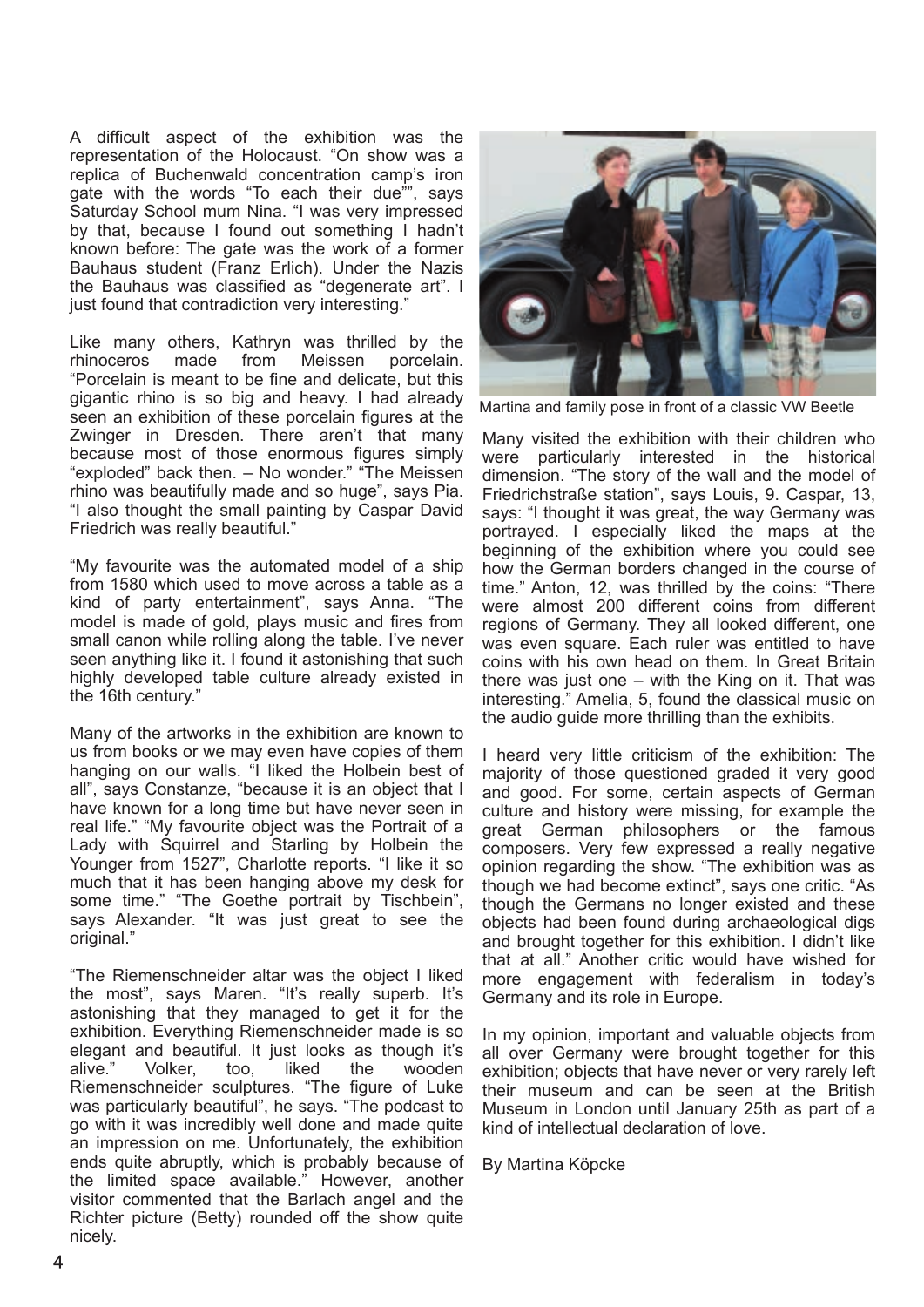# Time Witnesses at Saturday School: 25 Years Fall **o f the Berlin Wall**

25 Years ago the Berlin Wall fell. Many parents of our Saturday School students experienced the fall of the wall in Germany – many were still at school themselves. For our Saturday School students, however, the fall of the Wall is more likely to be the subject of history lessons. So we asked parents to share their stories with our students, just as we did five years ago.

Many were happy to join in. On November 8th, Oliver Bärwald, Heike Gauglitz, Philipp Girardet, Judith Jammers, AnnaMaria Kardos, Janet Kroll, Andreas Staab, Frank Stolte and Agnes Treplin were our time witnesses from West and East Germany at the Saturday School. They brought along their memories and many small mementoes from those exciting days in 1989, for example old photos, East and West German passports with many different stamps, a pioneer shirt and neckerchief as well as newspaper cuttings.

Cathrin allocated witnesses to allow each class to hear different perspectives and stories. All classes with students aged 10 years and older participated, as did our two adult groups. The feedback was positive all round. We would like to summarise some contributions and student reactions.

Melanie's class was visited by Andreas and Agnes. Andreas was a politics student in the West and he and his friends jumped into an old VW van to drive to Berlin and experience the atmosphere at first hand. The English soldiers at the border handed out tea and sandwiches. Caspar was interested to hear from Andreas that almost immediately after the fall of the Berlin Wall, Western companies such as Coca Cola and Bahlsen were targeting visitors from the East with free samples of their products.

In November 1989, Agnes was a student in West Berlin. On November 8th she was at the cinema with friends. It was a late showing. Suddenly, someone in the cinema stood up and shouted that the border was open. But everyone wanted to see the end of the film and at first no one really seemed to believe the news. After the film, Agnes quickly made her way to the Wall, saw that the border was really open and climbed up onto the Wall to join the hundreds of Berliners already celebrating there. Agnes also talked about how in the East people tended to cultivate closer friendships than people in the West. There was less "entertainment" and politically you had to tread much more carefully.

Melanie is from the former East Berlin and brought her perspective to the discussion: "I thought it was funny that Andreas mentioned how many East German products were no longer sold or used after reunification as they were simply not good enough. But a few years later, there was a bit of a revival and now there are shops all over Germany that only sell East German products. I myself imported "Rotkäppchen" sparkling wine from Berlin for my wedding reception in July 2007."

Gabriele, Mascha and their class were visited by Agnes, Heike and Philipp. Heike is from Dessau and shared a great story about how she spent the evening of the fall of the Wall. She had invited friends to her house for a dinner party and prepared a very elaborate Curry meal and the ingredients had not been easy to find in the former GDR. When news of the border opening transpired, Heike's friends got up and left, one after the other: An amusing memory of a small dinner party that was overrun by historical events.

Philipp told the children that he was at school in West Berlin in 1989. His school was close to the Brandenburg Gate and in the morning, all students naturally bunked off school and made their way to the Wall. Philipp also spoke of the "welcome money" of 100 German Mark which was given to East German visitors to the West. Everyone in the class thought it was great that you could just walk into any bank to pick up some money. Everything was quite different in those days. Philipp also recounted how he showed East Berlin to his West Berlin friends. He knew East Berlin well as he had lived there as the son of a diplomat for six years. During this period he had to cross the border nearly every day to get to his school in West Berlin.

Mascha, classroom assistant in this group, was impressed by the incredulous facial expressions of the children who just couldn't understand why nobody had tried to just blow up the Wall "with huge amounts of dynamite. It was really emotional and by the end of the lesson Gabi and I were really moved."



Our witnesses in the Saturday School: Frank Stolte, Heike Gauglitz, Philipp Girardet, AnnaMaria Kardos, Andreas Staab, Judith Jammers, Oliver Bärwald as well as (not in photo) Agnes Treplin and Janet Kroll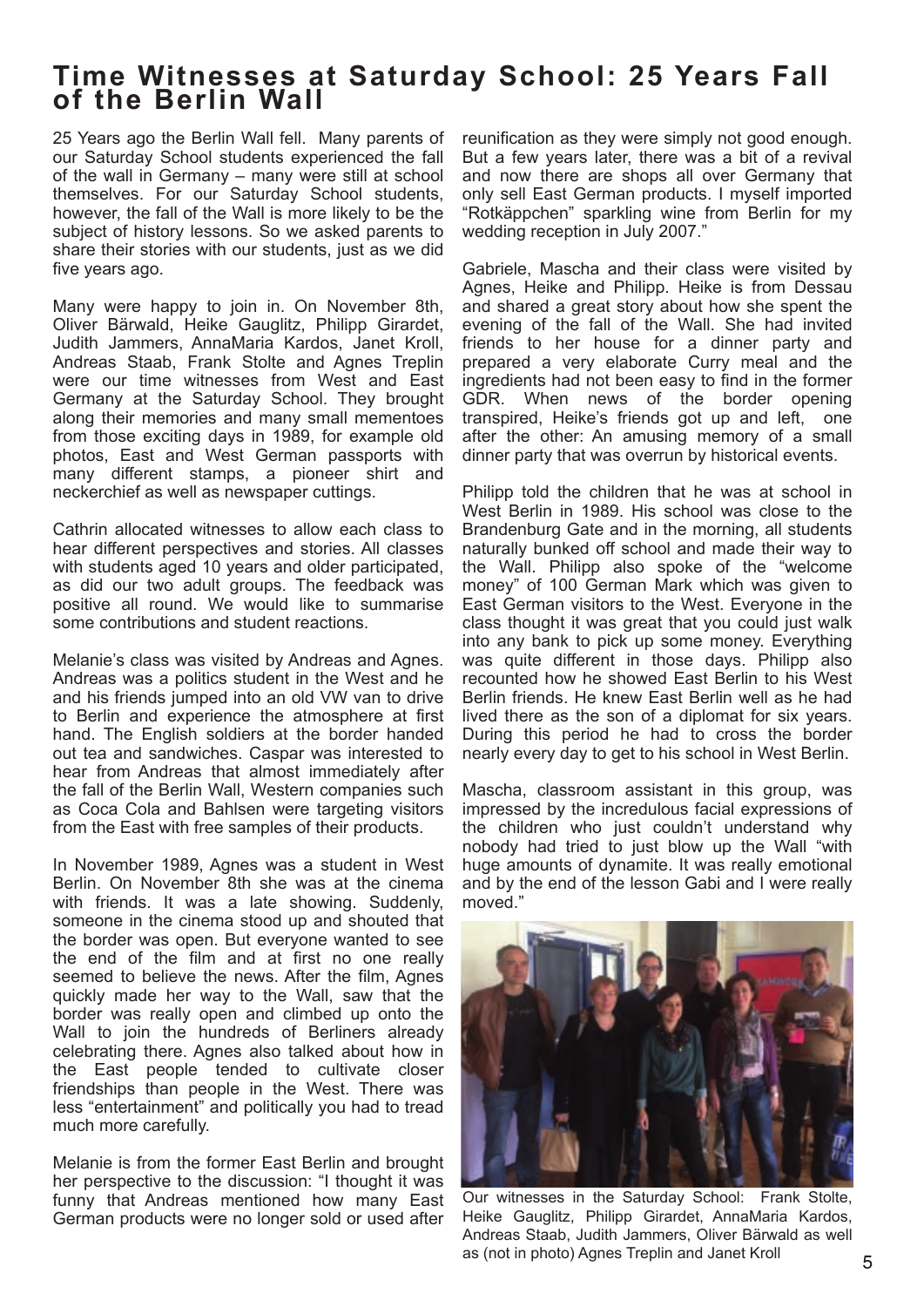

Frank shows the many stamps in his old GDR passport

Barbara's class was visited by AnnaMaria. AnnaMaria was born in Hungary but grew up in the GDR. In 1989 she was a high-school student in Dresden and took part in the big demonstrations there every Monday – initially just with candles but then increasingly with political posters. That was not without risks as no one knew how the police or Stasi would react to those demonstrations. When the news of the opening of the Wall reached Dresden, AnnaMaria and her friends jumped into an old Trabant car and drove to Berlin. There she took part in the jubilant celebrations. She talked of the new-found freedom to travel, but also mentioned the rise of consumerism among East Germans.

Pupils in Boris' class were astonished when Judith, who was also studying in West Berlin at the time, told them that many West Berliners were rather sceptical after the fall of the Wall. And that following the fall of the Wall, it was not immediately obvious that Germany would become reunited in one state. Judith also visited Carola's adult course: "They wanted to try and guess whether I was from the West or the East. I tried to throw them a red herring but they figured it out pretty quickly anyway. One clever question was whether I had colourful exercise books at school."

In Christine's class, Frank - who was living in Beeskow near Berlin – talked about his plan back then (before the fall of the Wall) to use a homebuilt surfboard to escape to the West via the Baltic Sea.

When the Wall fell, that particular adventure was no longer necessary, of course. Christine teaches our oldest class and this autumn they had been studying the film "The Lives of Others" as part of their A level preparation. Therefore they were particularly interested in people who had experienced life in the former GDR, especially as the children's parents are all from West Germany. Frank described life in the GDR as a life with a different rule book where some of the rules were devoid of any logic.

Heike also reflected on the development of her home town following reunification. Dessau which is known for the Bauhaus architecture, had 100,000 inhabitants in 1989. Today only 50,000 people live in this formerly prosperous city and the prognosis is for more migration from the area to take place with only 40 000 inhabitants – mostly older people – remaining. Maya felt that East German opinions are different from West German ones. Leon found it interesting that former GDR citizens believe that there has been no real reunification and that the West simply incorporated the East into its Western system to create the new Germany.

Unfortunately we cannot reproduce all of the stories here, but hope that this article has given you an idea of the personal and often exciting and amusing time witness reports. The children asked many questions. Why didn't people just climb over the Wall? Why did the East German border guards not shoot at people in the night of the fall of the Wall? The children were also interested in the positive aspects of the former GDR – in the close relationships within friendship circles, the cheap rents and that everyone had employment.

Altogether nine classes and nine time witnesses took part in our interactive memorial lessons. Teachers had prepared for the event with video clips and historical background information and we are especially grateful to our time witnesses. One of the reasons why Cathrin decided to repeat this event after five years was "that my two sons who



Heike with children in Christine's class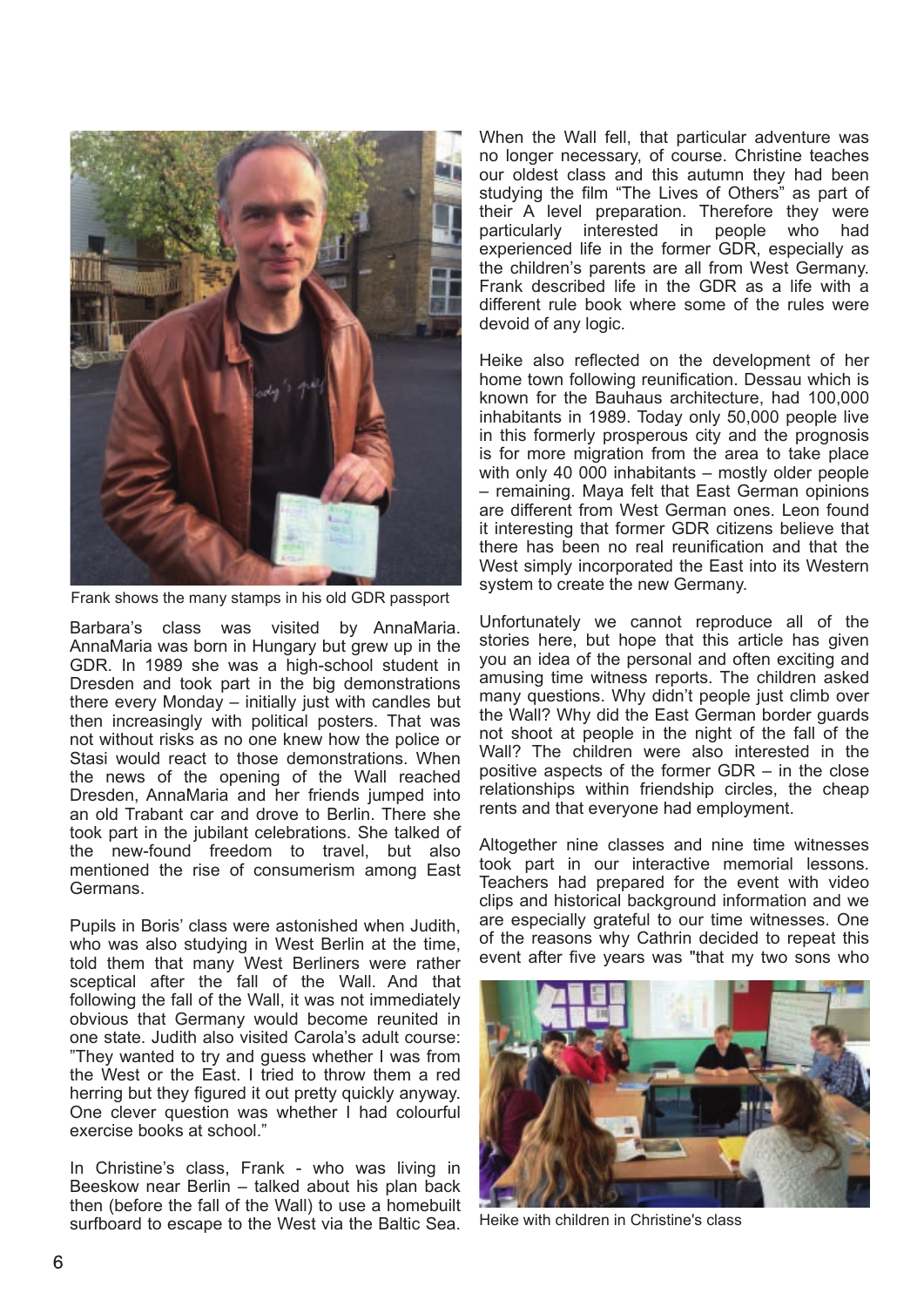were 11 and 13 then still remember that particular Saturday School day. I hope that in future we will have as many nice parents willing to volunteer for similar events."

Back to one of our time witnesses, AnnaMaria: "It was such a long time ago. I haven't spoken about this for ages. It is as though it was another lifetime, it's in the history books, and now you're asking me to remember it – that's what I thought when I saw Cathrin's email." And her conclusion: "It felt good but also strange to talk about it at the German Saturday School here in Islington: to reflect upon history, yes. But to do so without personal experiences is unimaginable and very abstract, just as with any other topic. It highlights that we grow up in our environment as a matter of course. It is easy to understand why the students' questions enquired about everyday living conditions."



Agnes in Melanies Group

Hopefully, our project will have made a small contribution in bringing to life the historical importance of the fall of the Berlin Wall in this 25th anniversary year.

By Philipp Girardet and other participants

# **New to the Team**

In both schools we have new team members: Completely new to Islington is **Caroline Hobkinson** who has been teaching the sevenyear-olds since September. Outside of Saturday School Caroline is an artist whose work relates to food and all rituals associated with it. Last year, **Natalie Denby** joined the team as an assistant in Melanie's GCSE class. Since September she has been teaching her own class – the second youngest. Natalie brings her expertise as a qualified Montessori teacher to our Saturday School. She is supported by **Barbara Gross** whose daughter has been attending Saturday School for the past three years and is currently in Boris' class. In her new role, Barbara particularly enjoys "discovering the various personalities and abilities of the children".

In Hackney Wick, **Libby Kelly** has been in charge of the oldest class since the summer term. Libby's





Natalie (right) and Barbara with their own their own Saturday school children Yasmine, Martha und Rosa (from left to right)

older daughter Marianne prepared for her A level exams at the Saturday School Islington and her younger daughter, Sophie, is also currently doing so. Libby herself is half German and a qualified Secondary School teacher for German, although she mostly taught German to her daughters and gained her teaching experience through teaching English as a foreign language. Finally, **Kaj Blunck**, a trained photographer has been teaching the youngest class in Hackney since September.

Our three A level students from last summer continue their Saturday School careers at both locations: **Susan Müller** and **Sebastian Birch** help out in Yasmine's and Martina's classes in Islington, and Karla Kaucky supports Jana in Hackney.

Kaj in action in Hackney Wick